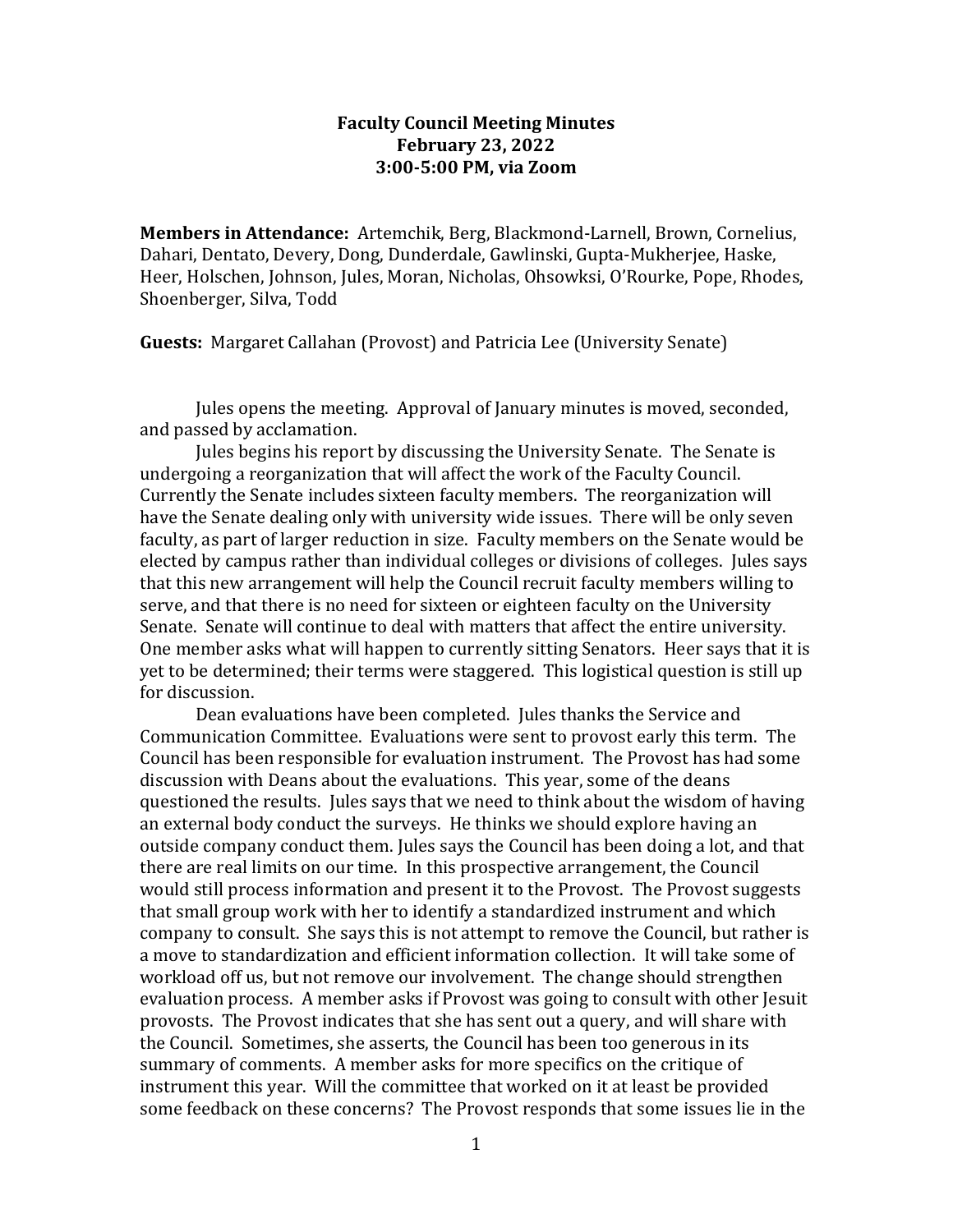way that we report the detailed comments; some deans want more detail about the numerical distribution of the responses. She has been sharing with the Council Chair, and the Chair of the Service and Communications Committee. The Provost thanks the Council, indicating that the review of deans is one of most important things we do. A member asks the Provost what we tell colleagues who have asked about where we are in the process. Callahan says that the deans have been asked for their responses by March 1, and the evaluations will be sent to faculty in units after that. She wants them to go out to the units at the same time. Deans have seen evaluations. Another member says she has heard from several faculty members, asking for sense of what deans' comments mean. Another member indicates support for the idea of turning to a professional organization, and that as untenured faculty member, they were hesitant to write strongly about the evaluations. The Provost clarifies that deans do not know who wrote particular comments. There is some richness in specific statements that could be effective in conveying to deans the substance of this feedback. She says deans also have strong feelings about this subject.

Jules moves to the subject of the presidential search. He refers to an email just sent from the committee chair to the campus community, indicating that 100 nominations were received. The committee will be interviewing candidates soon, and the July 1 target for new President remains viable. Jules is happy with the pool of candidates that he has seen.

A mask mandate is the next subject. The Council has weighed in on this subject to administrators. The consensus is against complete removal, but supports loosened guidelines that the university will be taking after spring break. Jules discusses the booster shot situation and wonders what happens to those who ignore emails about uploading their booster information. The Provost says that she is not sure of the timeline, but is following up. The Provost says that she advocated that faculty should be allowed to mandate masks in classrooms, given unvaccinated children and other vulnerable household members. Several Council members express agreement with this point. One member observes that they used universityprovided language about what would happen if university changed policy, so it would be a problem if school did not allow them to have their own mandate in class. Another member observes that mask access in classroom would help if instructors stipulate wearing masks, and if the broader community moves to less masking.

Jules welcomes Patricia Lee from the Law School faculty and University Senate and changes the subject to the proposed revisions in the faculty handbook. Ian Cornelius, the Chair of the Handbook Committee takes the floor. Cornelius observes that it is clear at this point that there is not enough time left this semester to agree on all matters raised by the revision. The Provost has suggested an iterative process for revision. Cornelius agrees that it is a good idea to sort and classify proposals into those that can be easily done, will require some discussion, and those that are perhaps not viable at this time. Drawing up that list would put some faculty at ease, who worry that after a first round there might be less or no appetite for a first round. He says that he will focus on a few proposals that might benefit from discussion from this body. The first is a structural one with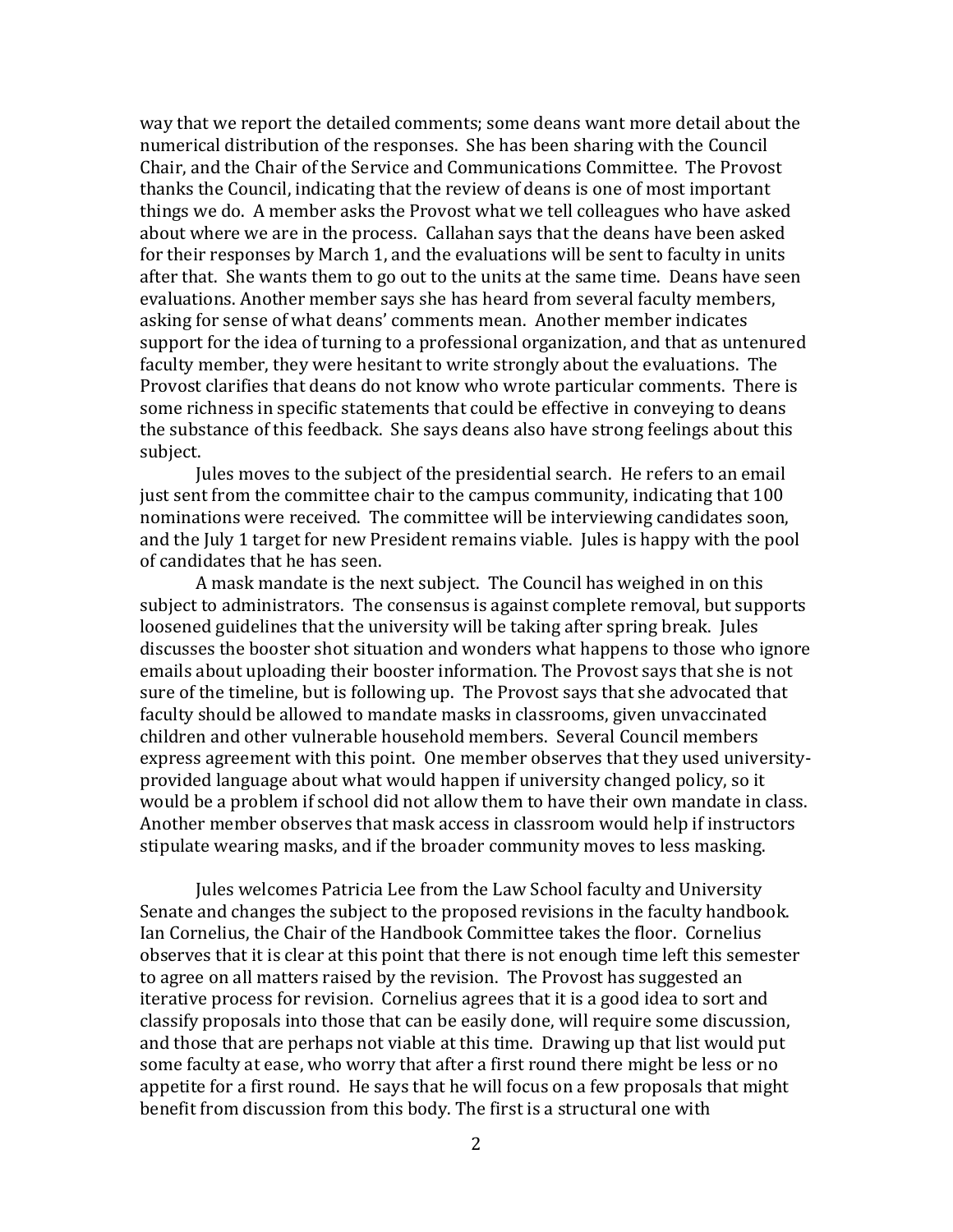implications for governance. The proposed revisions provide a greater chance for the university to state its commitment to shared governance. The second is the regularization of faculty ranks and titles, which would include conferring the title "Professor" on Arrupe and other full-time, non-tenure track faculty. Would have prefixes, such as "clinical" or "teaching" or suffixes like "of the practice." The committee looked to models within the University of North Carolina system; aspects of this approach are also in place at other universities like Boston University.

The third point Cornelius emphasizes is that of a faculty grievance procedure. The burden of proof in such cases lies with the faculty member bringing the grievance. He points to Georgetown and Saint Louis University as models. The Fourth large, complex proposal is the process of termination for cause. The committee offers a procedure to weigh any university proposal to impose serious sanction in front of a faculty body. In such cases, the burden of proof lies with university. This is modeled after practices at a very large number of schools, including lots of Jesuit universities. This would bring Loyola into accord with practices endorsed by the AAUP and followed by many universities.

Other changes proposed include gender neutral language and a standardization of policies.

Cornelius then turns to the challenges to this process. The first big one is a compressed timeline for review and discussion. The second is coordination with a collective bargaining agreement (CBA) in the College of Arts and Sciences. The current CBA agreement runs through 2024-25 AY. Cornelius points the Council to a provision within the CBA dealing with this matter. There is a process that will have to be navigated, but this provision allows for an update to the handbook during the period in which the CBA is in effect. Cornelius then turns to Heer, who is an officer of the union represented in the CBA. Heer says that CBA has some tricky aspects, but that the union is interested in change of titles, and open to a memorandum of understanding that would allow for this.

The provost says that she agreed in last meeting with Handbook Committee to sort the proposals. She is working with the Vice Provost for Faculty Affairs on that right now. Callahan anticipates that we should be able to move forward on some revisions. She was focusing on things we could move on this year. We could then sort the rest. Her sense, with the caveat that we have a new President coming, is that matters of due process and faculty titles are more complicated. The Provost was struck by list of Jesuit schools with such procedures, and wants to look at those.

Cornelius asks other members of committee if they have matters to add. One notes that the University Senate in midst of a reconstitution. Cornelius asks about timeline for receiving the sorted list described by the Provost. Callahan says that some matters will be reviewed and finalized before the end of the academic year, although final changes have to be ratified by the board.

Another member says that transparency around this road map will be very important. They point to the large numbers of faculty who have worked on this. Callahan responds that perhaps there could be a joint statement of how we will proceed.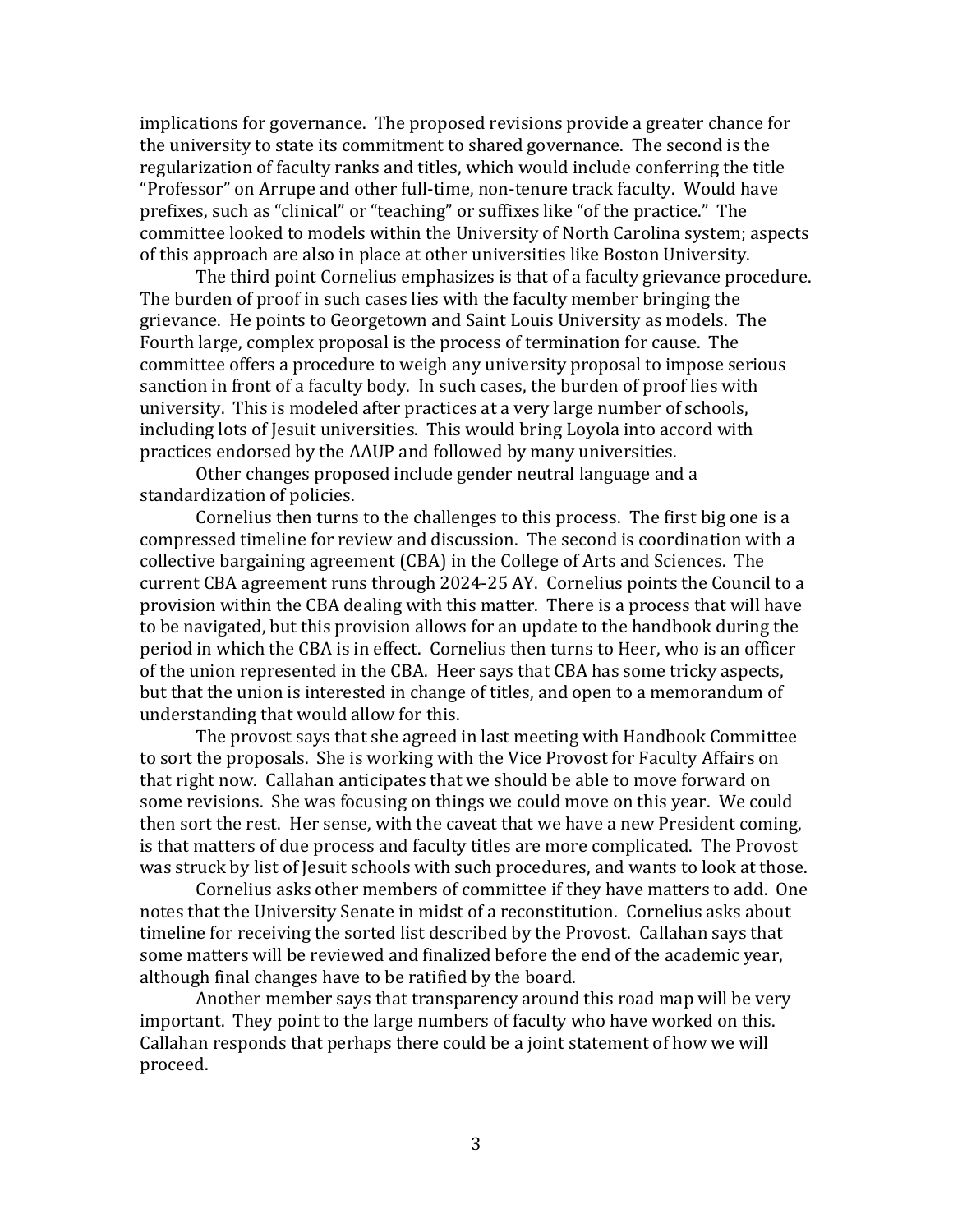The meeting then shifts to the presentation of reports from standing committees. The report from Faculty Affairs first takes up the question of the promotion and tenure process. The presenter commends the seriousness of the faculty on the University Rank and Tenure Committee. They suggest that the committee could be improved by diversification. The Provost indicates support for the general idea, if not to the specific suggestion of making associate professors eligible to serve on the committee. The committee is working with the Vice Provost for Faculty Affairs on the matter

The second issue in the report from Faculty Affairs is the matter of annual evaluations. A Council member indicates that they are mentoring junior faculty, and emphasizes the importance of this process to relationship between individual faculty and deans and chairs. The committee has concerns that these evaluations are not being respected as a serious process in all corners of the university. It is noted that there are no formal bylaws for University Rank and Tenure Committee.

Faculty Affairs has also discussed the desirability of changing the language of "mid-probationary review" to something like "pre-tenure review."

Academic Affairs begins its report. The committee continues to examine student evaluations of teaching, gathering information from across the university and from specific departments within CAS. Committee members are interested in having the Office of Institutional Effectiveness conduct a more professional study of biases in these evaluations. They are also drafting a resolution for the next council meeting about the use of these evaluations during continued pandemic conditions. Another topic the committee is discussing is how other universities count research mentorship, which in most units is currently uncredited.

One member says that they have been trying to find how each college uses evaluations; they find pretty extreme variations, with some units using annual evaluations for punitive reasons. But the baseline is that there is no uniformity. Another member adds to a discussion of the Student Accessibility Center (SAC). SAC has changed policy on when tests are to be submitted to them; there was no advance notice, but may be concerning to faculty since SAC can cancel exams if faculty do not comply. This member observes that communication with faculty to be going well. Thinks it is a resources issue, SAC seems overwhelmed. Another member underscores the comment that SAC is understaffed and somewhat chaotic. SAC has given some accommodations to law students that conflict with American Bar Association requirements.

Another member brings up the work of evaluating the core curriculum. They have been struck by the large number of courses being taught by part-time faculty. They think that it is definitely time to look at those numbers. In Modern Languages and Literatures, for example next Fall semester 43 courses will be taught by full time faculty and 65 by part-time faculty; of the 43 taught by full time instructors, only 12 will be taught by tenure-stream faculty members.

Another member brings up the question program directors and job descriptions for that work. The Provost says that there are written job responsibilities for chairs, and that schools do have different term lengths. Chairs should be evaluated annually by their deans, often with faculty input. Another member observes that the proposed revisions to handbook address this topic. A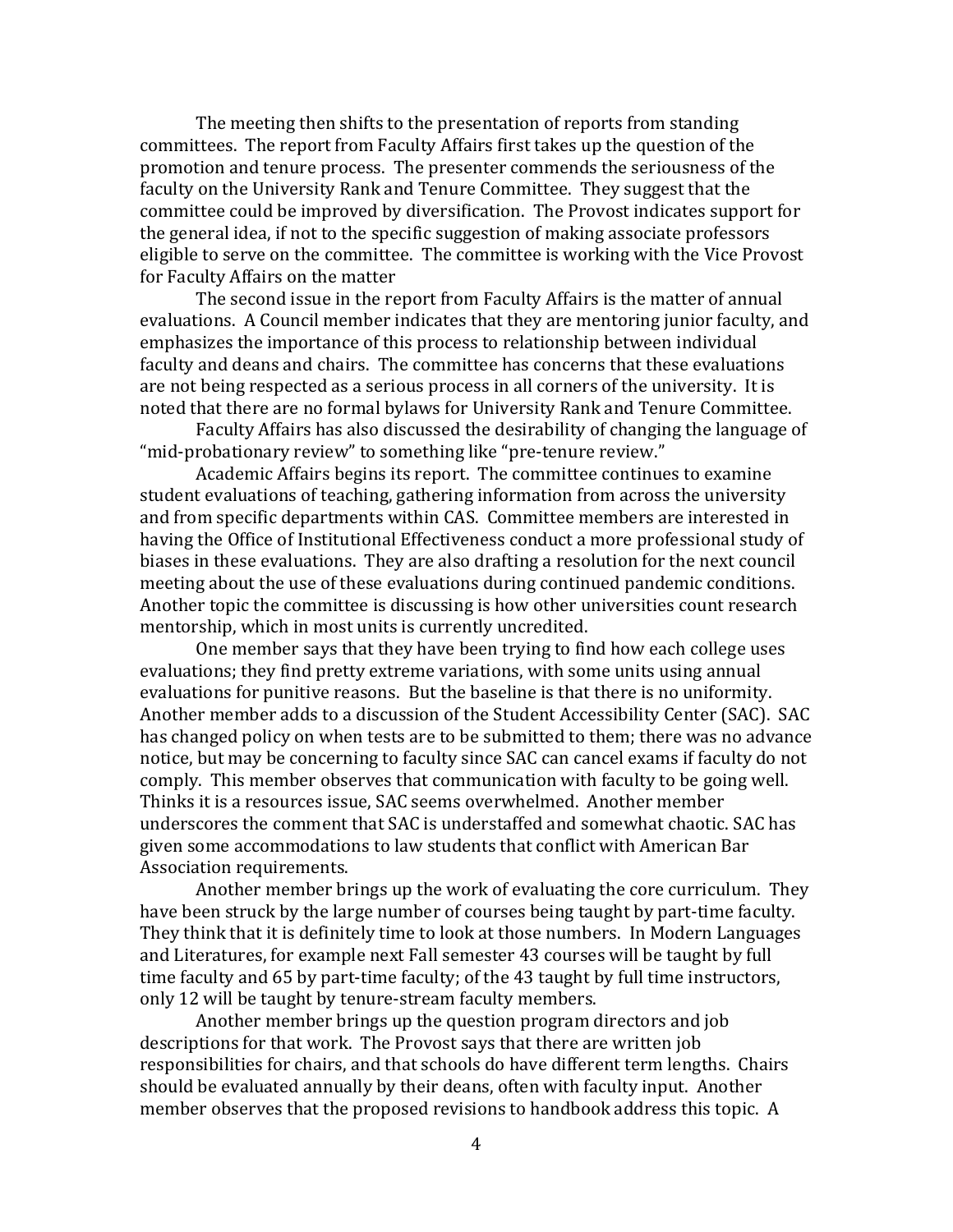different member underscores the points made about program directors and especially their compensation, observing that overload pay has been (they believe) frozen for twenty years. The Provost says that she needs to check accuracy of this, and is looking into it. She thinks overload pay has changed.

Next up is Service and Communications. The main item has been Council elections. There are fourteen divisions and twenty-four openings. Now we have enough nominees in thirteen divisions, and for twenty-three of the twenty-four openings. CAS social sciences is the exception; there is one opening. There has been an open slot there for two years. The committee chair points to the large amount of work needed to conduct elections but observes that it takes longer to explain the work than to do it. So although there good folks on the committee, they have done this individually, which works better.

The next report comes from the Benefits Advisory Committee (BAC). One of the Council representatives on the BAC summarizes the recent survey of faculty and staff conducted by the BAC. There is a relatively high levels of satisfaction with primary care coverage. Behavioral health care, in contrast, received very high dissatisfaction. Almost half of respondents said that they have lost providers. More faculty than staff are willing to accept higher out of pocket payments for better benefits. The survey also had findings on parental leave, and big differences between faculty and staff. In practice, some schools have made up for period at the height of the pandemic in which the university did not contribute to retirement.

Other results include Some questioning of Loyola is in the Jesuit, but not national, tuition exchange program. Results clearly indicate that the pandemic has taken a high toll on mental health and work productivity.

Generally, this member reports, the BAC is conducting a rapid pace of work on survey results and deliberating on them. The BAC has focused discussion on four priority areas, to present to HR and from there to university leadership: Insurance coverage, parental leave equity; tuition exchange program; and possibility of 403 B make-up committee. A subcommittee is looking at the strengths and weaknesses of Aetna as provider.

A Council member observes that the proposed revisions to the handbook include a provision that "Full-time faculty of all genders are eligible for one semester of paid parental leave following a birth, adoption, or placement of foster children."

Jules asks about the timing of any decision, and about possibly moving from Aetna. The BAC member responds that this is more difficult a process than one might think. There is a question of how companies would price plans. The BAC has focused on greater mental health coverage – data suggests other areas are not major concerns.

A member asks about information about the supplemental mental health program – do we know how much it is being used, and how satisfied faculty are with the quality of care? The BAC member responds that this mostly a stopgap, has been discussed on BAC. It was not meant to fix problem permanently.

A question about process and whether the head of HR is engaged in these discussions was raised. The BAC member says that they have asked for historical information, and have some information about why the insurance provider changed.